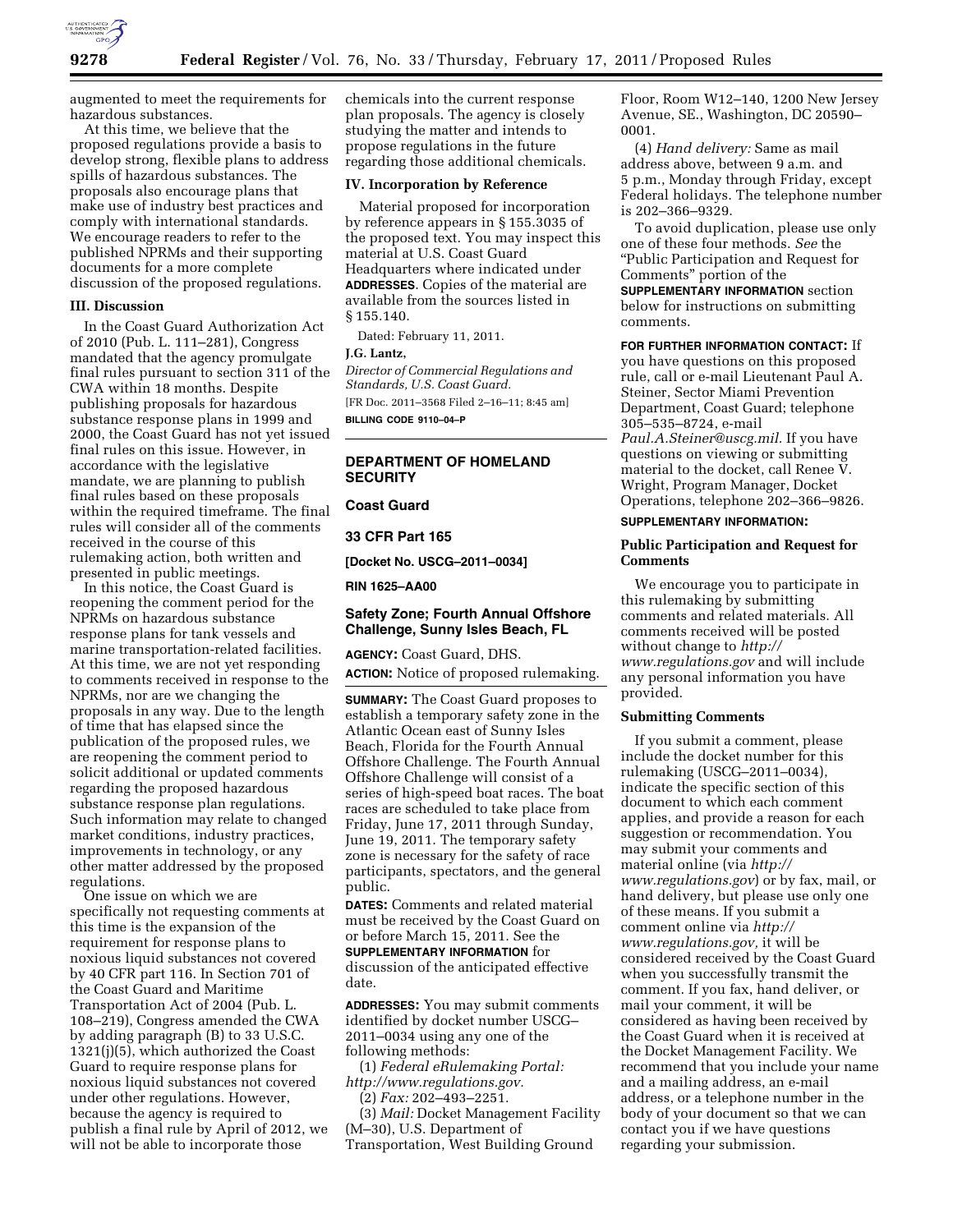To submit your comment online, go to *[http://www.regulations.gov,](http://www.regulations.gov)* click on the ''submit a comment'' box, which will then become highlighted in blue. In the ''Document Type'' drop down menu select "Proposed Rule" and insert ''USCG–2011–0034'' in the ''Keyword'' box. Click ''Search'' then click on the balloon shape in the ''Actions'' column. If you submit your comments by mail or hand delivery, submit them in an unbound format, no larger than  $8\frac{1}{2}$  by 11 inches, suitable for copying and electronic filing. If you submit comments by mail and would like to know that they reached the Facility, please enclose a stamped, self-addressed postcard or envelope. We will consider all comments and material received during the comment period and may change the rule based on your comments.

#### **Viewing Comments and Documents**

To view comments, as well as documents mentioned in this preamble as being available in the docket, go to *[http://www.regulations.gov,](http://www.regulations.gov)* click on the "read comments" box, which will then become highlighted in blue. In the ''Keyword'' box insert ''USCG–2011– 0034'' and click ''Search.'' Click the ''Open Docket Folder'' in the ''Actions'' column. You may also visit the Docket Management Facility in Room W12–140 on the ground floor of the Department of Transportation West Building, 1200 New Jersey Avenue, SE., Washington, DC 20590, between 9 a.m. and 5 p.m., Monday through Friday, except Federal holidays. We have an agreement with the Department of Transportation to use the Docket Management Facility.

#### **Privacy Act**

Anyone can search the electronic form of comments received into any of our dockets by the name of the individual submitting the comment (or signing the comment, if submitted on behalf of an association, business, labor union, etc.). You may review a Privacy Act notice regarding our public dockets in the January 17, 2008, issue of the **Federal Register** (73 FR 3316).

### **Public Meeting**

We do not now plan to hold a public meeting. But you may submit a request for a public meeting on or before February 15, 2011 using one of the four methods specified under **ADDRESSES**. Please explain why you believe a public meeting would be beneficial. If we determine that one would aid this rulemaking, we will hold one at a time and place announced by a later notice in the **Federal Register**.

### **Basis and Purpose**

The Fourth Annual Offshore Challenge, hosted by Offshore Events, LLC, will consist of a series of highspeed boat races. Since 2008, the Annual Offshore Challenge has been held in the Atlantic Ocean offshore of Sunny Isles Beach, Florida. Approximately 50 offshore power boats will be participating in the boat races. These vessels will be traveling at high speeds. Approximately 200 spectator vessels are expected to observe the races. The high speed of the participant vessels poses a safety hazard to race participants, spectators, and the general public. The safety zone is necessary to protect race participants, spectators, and the general public from the hazards associated with the high-speed boat races.

### **Discussion of Proposed Rule**

The proposed rule would designate a temporary safety zone around a race area in the Atlantic Ocean offshore of Sunny Isles Beach, Florida. Persons and vessels will be prohibited from entering, transiting through, anchoring in, or remaining within the safety zone unless specifically authorized by the Captain of the Port Miami or a designated representative. Persons and vessels may request permission to enter, transit through, anchor in, or remain within the safety zone by contacting the Captain of the Port Miami via telephone at 305– 535–4472 or a designated representative via VHF radio on channel 16. The temporary safety zone will be in effect from 8 a.m. on June 17, 2011 through 5 p.m. on June 19, 2011. The temporary safety zone will be enforced daily from 8 a.m. until 5 p.m. on June 17, 2011 through June 19, 2011.

#### **Regulatory Analyses**

We developed this proposed rule after considering numerous statutes and executive orders related to rulemaking. Below we summarize our analyses based on 13 of these statutes or executive orders.

### **Regulatory Planning and Review**

This proposed rule is not a significant regulatory action under section 3(f) of Executive Order 12866, Regulatory Planning and Review, and does not require an assessment of potential costs and benefits under section 6(a)(3) of that Order. The Office of Management and Budget has not reviewed it under that Order.

We expect the economic impact of this proposed rule to be so minimal that a full regulatory evaluation is unnecessary. This proposed rule may have some impact on the public, but

these potential impacts will be minimal for the following reasons: (1) The rule will be in effect for three days but will only be enforced for a total of nine hours each day; (2) although persons and vessels will not be able to enter, transit through, anchor in, or remain within the safety zone without authorization from the Captain of the Port Miami or a designated representative, they may operate in the surrounding area during the enforcement period; (3) persons and vessels may still enter, transit through, anchor in, or remain within the safety zone if authorized by the Captain of the Port Miami or a designated representative; and (4) advance notification of the safety zone will be made to the local maritime community via local notice to mariners, marine safety information bulletins, and broadcast notice to mariners.

#### **Small Entities**

Under the Regulatory Flexibility Act (5 U.S.C. 601–612), we have considered whether this proposed rule would have a significant economic impact on a substantial number of small entities. The term "small entities" comprises small businesses, not-for-profit organizations that are independently owned and operated and are not dominant in their fields, and governmental jurisdictions with populations of less than 50,000.

The Coast Guard certifies under 5 U.S.C. 605(b) that this proposed rule would not have a significant economic impact on a substantial number of small entities. This rule may affect the following entities, some of which may be small entities: Owners and operators of vessels intending to enter, transit through, anchor in, or remain within waters of the Atlantic Ocean offshore of Sunny Isles Beach, Florida that are encompassed within the safety zone from 8 a.m. until 5 p.m. on June 17, 2011 through June 19, 2011.

For the reasons discussed in the Regulatory Planning and Review section above, this proposed rule will not have significant economic impact on a substantial number of small entities.

If you think that your business, organization, or governmental jurisdiction qualifies as a small entity and that this rule would have a significant economic impact on it, please submit a comment (*see*  **ADDRESSES**) explaining why you think it qualifies and how and to what degree this rule would economically affect it.

## **Assistance for Small Entities**

Under section 213(a) of the Small Business Regulatory Enforcement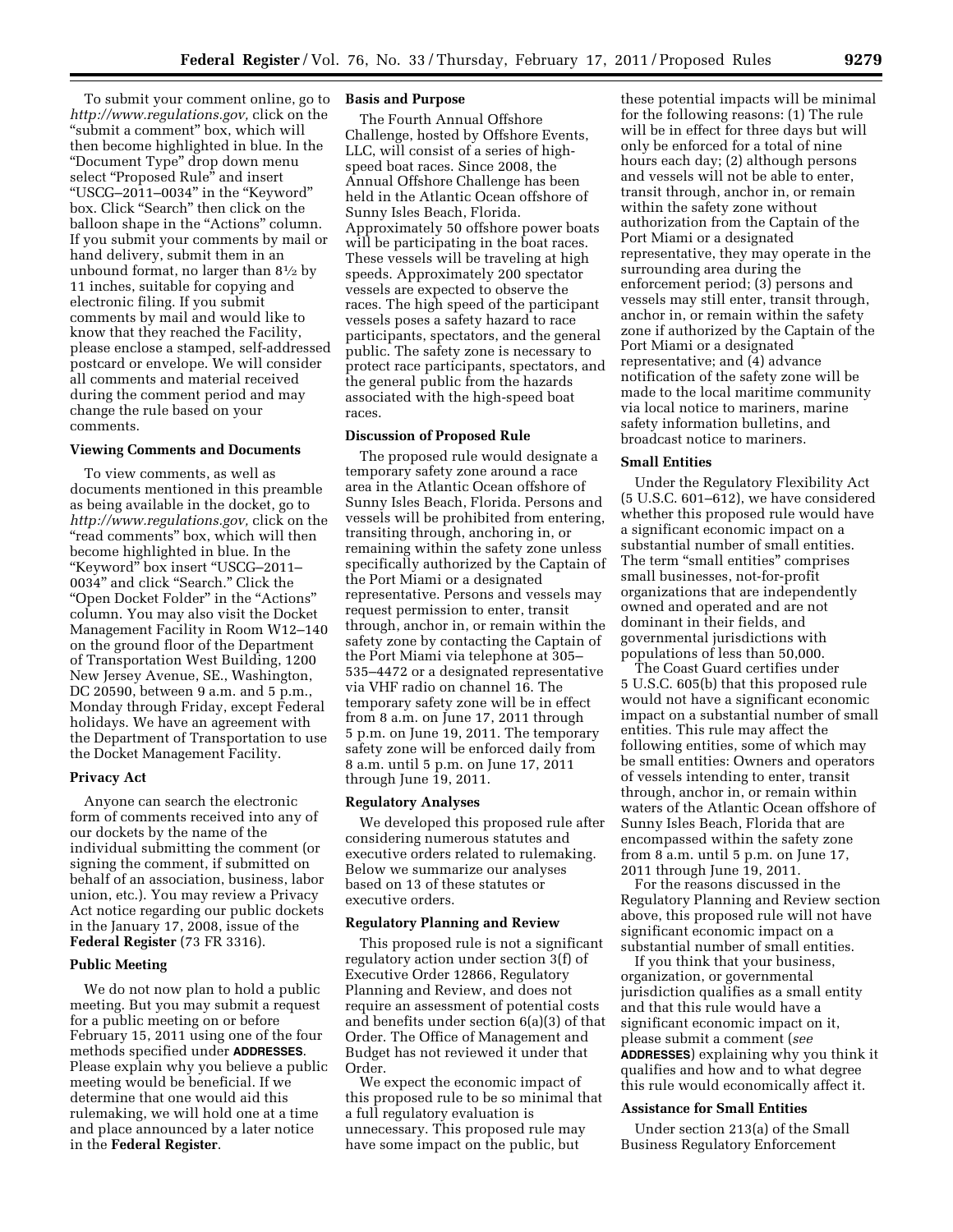Fairness Act of 1996 (Pub. L. 104–121), we want to assist small entities in understanding this proposed rule so that they can better evaluate its effects on them and participate in the rulemaking. If the rule would affect your small business, organization, or governmental jurisdiction and you have questions concerning its provisions or options for compliance, please contact Lieutenant Paul A. Steiner, Sector Miami Prevention Department, Coast Guard; telephone 305–535–8724, e-mail *[Paul.A.Steiner@uscg.mil.](mailto:Paul.A.Steiner@uscg.mil)* The Coast Guard will not retaliate against small entities that question or complain about this proposed rule or any policy or action of the Coast Guard.

# **Collection of Information**

This proposed rule would call for no new collection of information under the Paperwork Reduction Act of 1995 (44 U.S.C. 3501–3520).

#### **Federalism**

A rule has implications for federalism under Executive Order 13132, Federalism, if it has a substantial direct effect on State or local governments and would either preempt State law or impose a substantial direct cost of compliance on them. We have analyzed this proposed rule under that Order and have determined that it does not have implications for federalism.

# **Unfunded Mandates Reform Act**

The Unfunded Mandates Reform Act of 1995 (2 U.S.C. 1531–1538) requires Federal agencies to assess the effects of their discretionary regulatory actions. In particular, the Act addresses actions that may result in the expenditure by a State, local, or Tribal government, in the aggregate, or by the private sector of \$100,000,000 or more in any one year. Though this proposed rule would not result in such an expenditure, we do discuss the effects of this rule elsewhere in this preamble.

# **Taking of Private Property**

This proposed rule would not cause a taking of private property or otherwise have taking implications under Executive Order 12630, Governmental Actions and Interference with Constitutionally Protected Property Rights.

### **Civil Justice Reform**

This proposed rule meets applicable standards in sections 3(a) and 3(b)(2) of Executive Order 12988, Civil Justice Reform, to minimize litigation, eliminate ambiguity, and reduce burden.

## **Protection of Children**

We have analyzed this proposed rule under Executive Order 13045, Protection of Children from Environmental Health Risks and Safety Risks. This rule is not an economically significant rule and would not create an environmental risk to health or risk to safety that might disproportionately affect children.

# **Indian Tribal Governments**

This proposed rule does not have Tribal implications under Executive Order 13175, Consultation and Coordination with Indian Tribal Governments, because it would not have a substantial direct effect on one or more Indian Tribes, on the relationship between the Federal Government and Indian Tribes, or on the distribution of power and responsibilities between the Federal Government and Indian Tribes.

# **Energy Effects**

We have analyzed this proposed rule under Executive Order 13211, Actions Concerning Regulations That Significantly Affect Energy Supply, Distribution, or Use. We have determined that it is not a "significant energy action'' under that order because it is not a ''significant regulatory action'' under Executive Order 12866 and is not likely to have a significant adverse effect on the supply, distribution, or use of energy. The Administrator of the Office of Information and Regulatory Affairs has not designated it as a significant energy action. Therefore, it does not require a Statement of Energy Effects under Executive Order 13211.

### **Technical Standards**

The National Technology Transfer and Advancement Act (NTTAA) (15 U.S.C. 272 note) directs agencies to use voluntary consensus standards in their regulatory activities unless the agency provides Congress, through the Office of Management and Budget, with an explanation of why using these standards would be inconsistent with applicable law or otherwise impractical. Voluntary consensus standards are technical standards (*e.g.,* specifications of materials, performance, design, or operation; test methods; sampling procedures; and related management systems practices) that are developed or adopted by voluntary consensus standards bodies.

This proposed rule does not use technical standards. Therefore, we did not consider the use of voluntary consensus standards.

### **Environment**

We have analyzed this proposed rule under Department of Homeland Security Management Directive 023–01 and Commandant Instruction M16475.lD, which guide the Coast Guard in complying with the National Environmental Policy Act of 1969 (NEPA) (42 U.S.C. 4321–4370f), and have made a preliminary determination that this action is one of a category of actions that do not individually or cumulatively have a significant effect on the human environment. A preliminary environmental analysis checklist supporting this determination is available in the docket where indicated under **ADDRESSES.** This proposed rule involves establishing a temporary safety zone, as described in paragraph 34(g) of the Instruction, east of Sunny Isles, Florida in the Atlantic Ocean. We seek any comments or information that may lead to the discovery of a significant environmental impact from this proposed rule.

# **List of Subjects in 33 CFR Part 165**

Harbors, Marine safety, Navigation (water), Reporting and recordkeeping requirements, Security measures, Waterways.

For the reasons discussed in the preamble, the Coast Guard proposes to amend 33 CFR part 165 as follows:

# **PART 165—REGULATED NAVIGATION AREAS AND LIMITED ACCESS AREAS**

1. The authority citation for part 165 continues to read as follows:

**Authority:** 33 U.S.C. 1226, 1231; 46 U.S.C. Chapter 701, 3306, 3703; 50 U.S.C. 191, 195; 33 CFR 1.05–1, 6.04–1,6.04–6, 160.5; Pub L. 107–295, 116 Stat. 2064; Department of Homeland Security Delegation No. 0170.1.

2. Add temporary § 165.T07–0034 to read as follows:

### **§ 165.T07–0034 Safety Zone; Fourth Annual Offshore Challenge, Sunny Isles Beach, FL.**

(a) *Regulated Area.* The following regulated area is a safety zone. All waters of the Atlantic Ocean east of Sunny Isles Beach, FL encompassed within an imaginary line connecting the following points: starting at Point 1 in position 25°57′45″ N, 80°07′05″ W; thence east to Point 2 in position 25°57′43″ N, 80°05′59″ W; thence south to Point 3 in 25°54′03″ N, 80°05′59″ W; thence west to Point 4 in position 25°54′04″ N, 80°07′18″ W; thence north back to origin. All coordinates are North American Datum 1983.

(b) *Definition.* The term ''designated representative'' means Coast Guard Patrol Commanders, including Coast